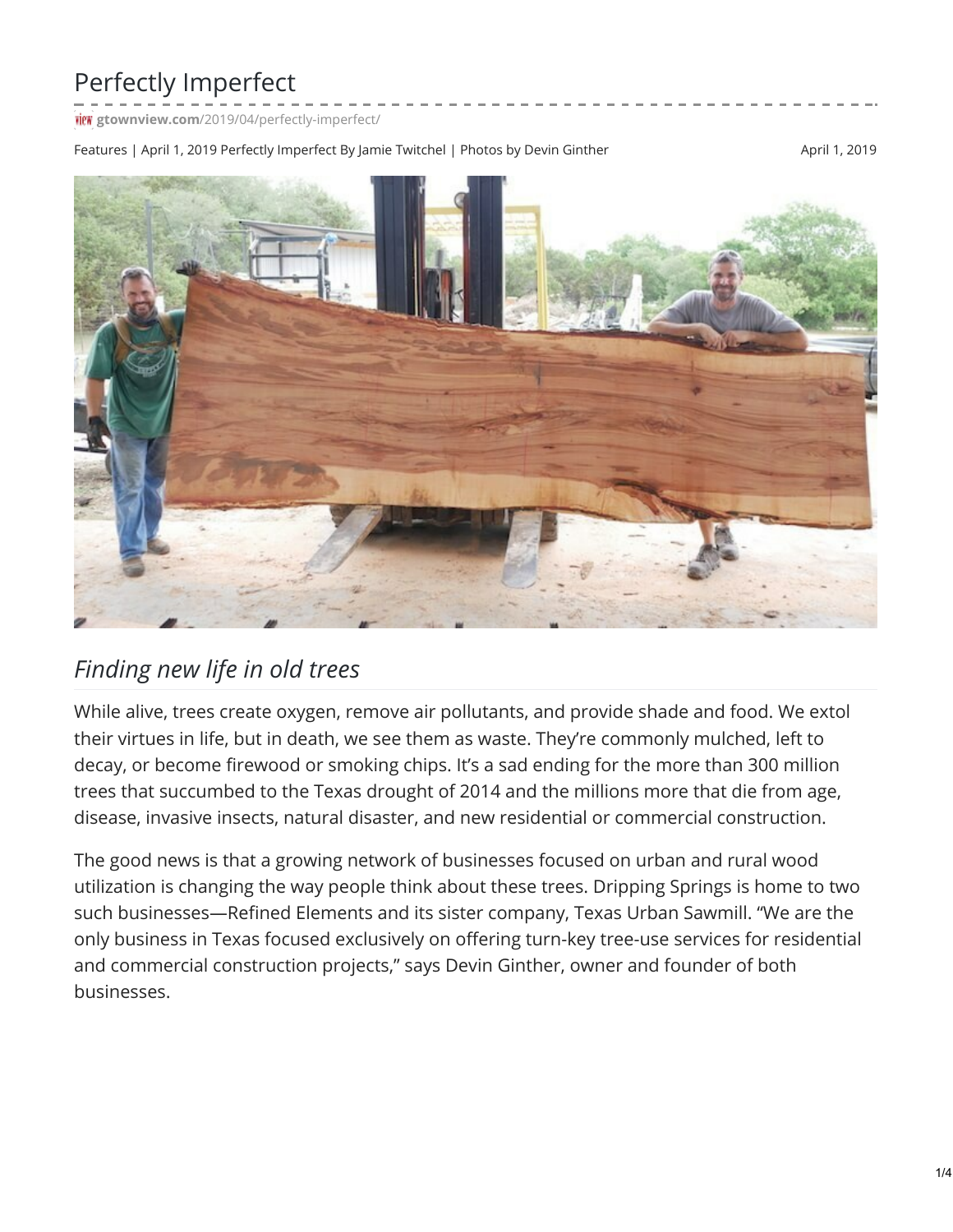

Their work provides the public with lumber and handcrafted heirloom furniture, such as tables and countertops, sourced strictly from salvaged hardwood trees, such as pecan, a common storm and drought victim. "Some of the pecan trees we save are over 200 years old and have a very rich Texas history," Devin explains. "We take great pride not only in saving these trees but in turning them into products that can be seen, touched, and enjoyed by future generations here in Texas."

Refined Elements produces some of the finest live-edge furniture in the United States. Featuring the salvaged lumber in the furniture is part of Devin's vision to create a mission-driven, vertically-integrated company focused on repurposing trees and generating community awareness. To help make his vision a reality, Aaron Mitchamore and Scott Wilson joined the business in 2017. "We're blessed to have three liked-minded families involved and committed to our mission of doing what is right for the community and environment," says co-owner Scott Wilson.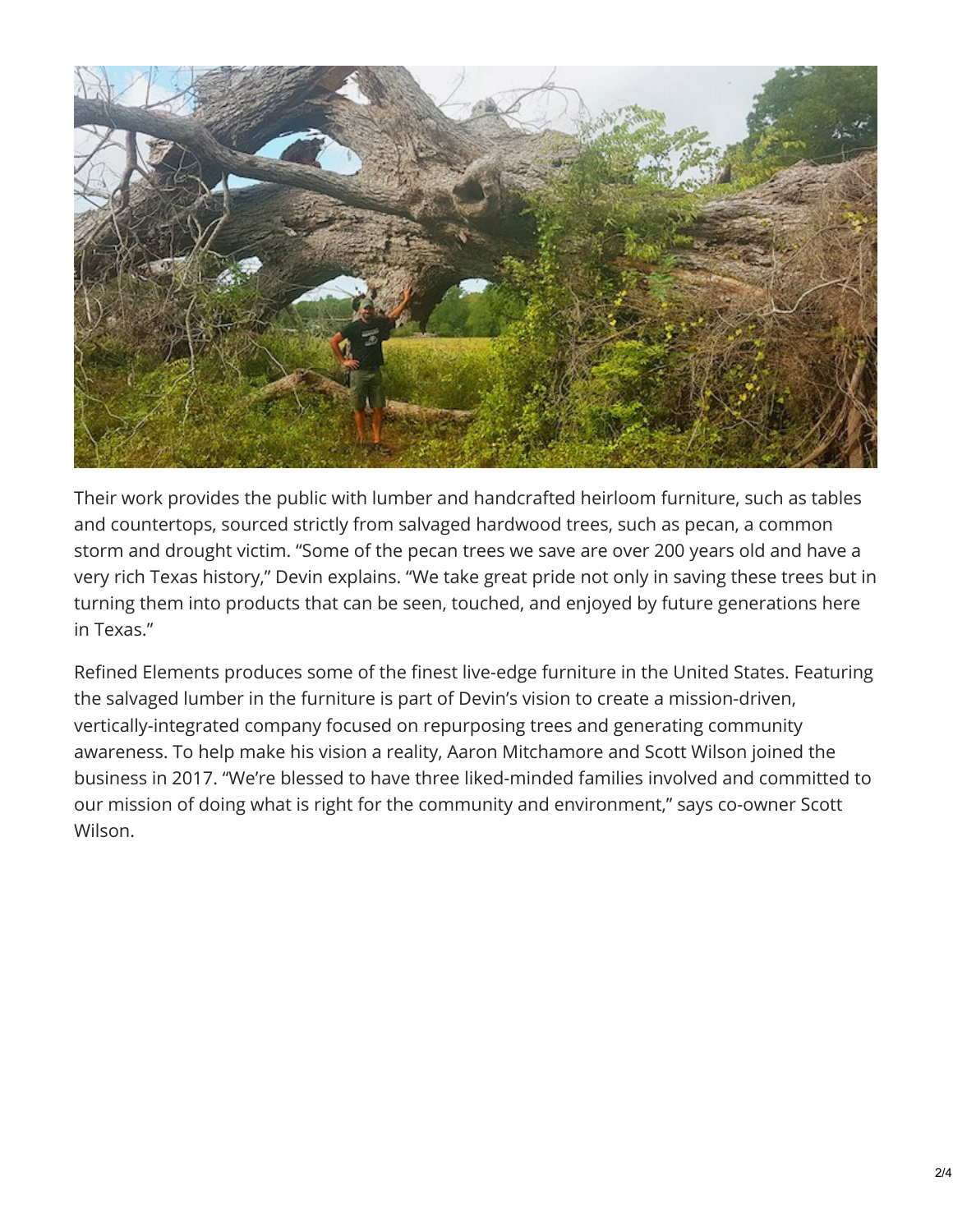

It's a mission that's led to engaging in salvage projects with nonprofit organizations, such as helping a Presbyterian church in Dallas find ways to reuse wood on their property. The businesses also collaborate with the City of Austin Urban Forestry Department and with Habitat for Humanity. "We've donated lumber to the Austin Habitat for Humanity every quarter this year," Devin says. "It's amazing, because they sell it the same day, sometimes within a matter of hours. It's a great relationship."

Giving back feels good, but so does working with wood. "It's because it's tangible—you can see and touch wood, and people love the feel of it," Scott says. "Those who visit our workshop are mesmerized by the process the wood goes through and by the time investment needed to properly repurpose it. But it's worth it, because we consider fine craftsmanship one of our hallmarks."

Clients often visit the shop to select a slab and discuss design ideas. "Devin wants to know how the piece will be used and who will use it," Scott explains. "The more information he has, the more he can fit the piece to their liking."